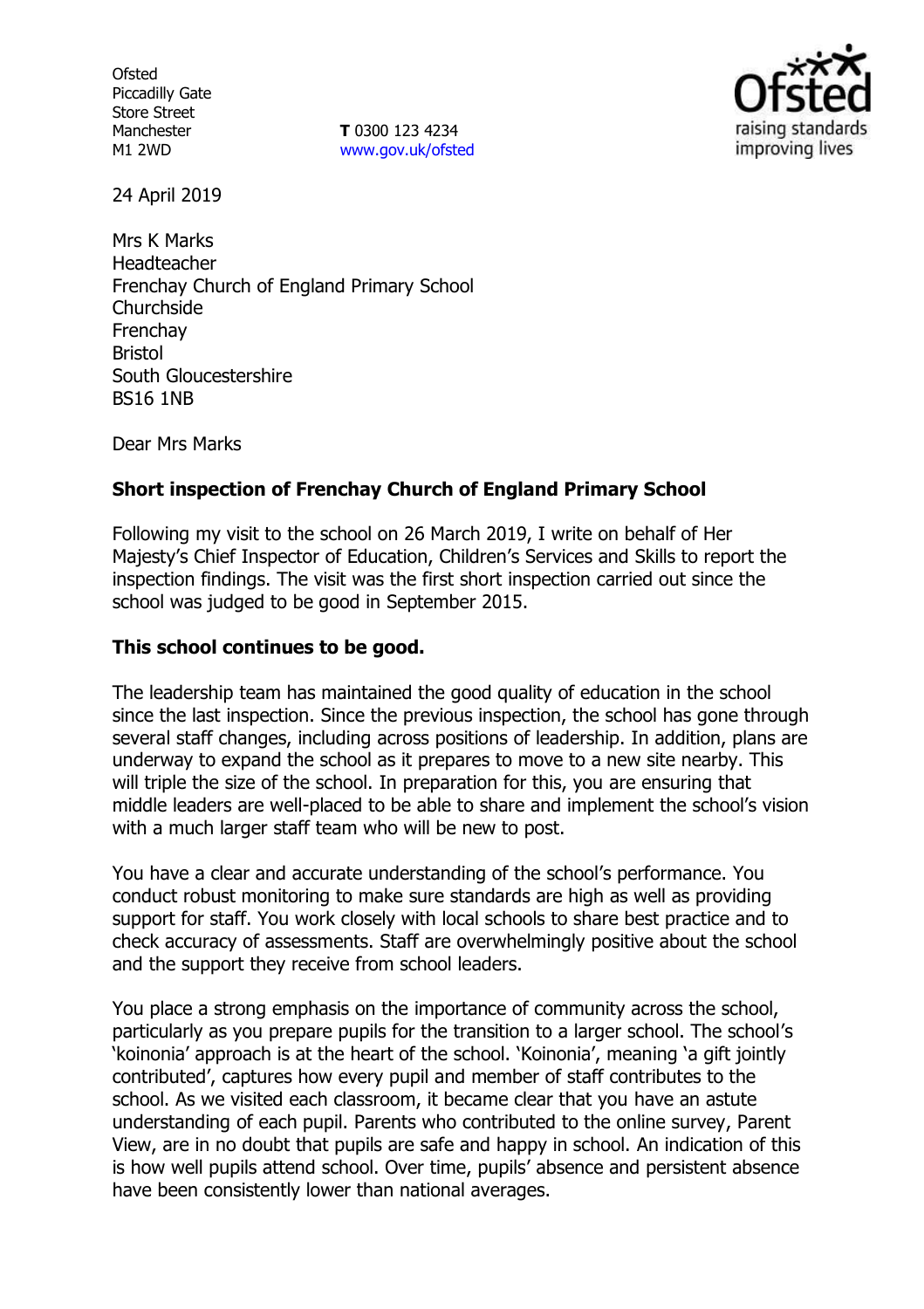

Governors have a clear and in-depth understanding of how well the school is performing. They have adopted an innovative approach to governance which has been highly effective. Each governor takes a responsibility for an aspect of the school's development plan and carries out activity and analysis against their designated focus. Governors share their detailed findings with the rest of the governing body so that there is a strong collective understanding. This understanding means that they are well-placed to hold leaders to account and can ask probing, relevant questions. Consequently, governors have a clear and accurate evaluation of the school.

## **Safeguarding is effective.**

You ensure that recruitment procedures are robust and that only those who are suitable to work with children are considered for employment. Staff record checks on the school's single central record. Once employed, staff complete a thorough induction so they are fully aware of their safeguarding responsibilities. You make sure that ongoing training keeps staff up to date with current issues as well as making sure they access training specific to their roles, for example paediatric first aid training.

Staff are well placed to recognise concerns about pupils, should they arise. You ensure that these concerns are well recorded and form a detailed chronology of events. This means you are well placed to take proportionate action. Together, we checked pupils' records and these show that your interventions have been timely and that you have sought external support at appropriate times. As a result, pupils are safe.

# **Inspection findings**

- First, I considered how leaders have brought about steady and sustained improvements in writing. Pupils' progress across key stage 2 moved from significantly below national averages in 2015 to significantly above national averages in 2018. In addition, the proportions of pupils working at expectations for their age and the higher standard have been consistently above national averages by the end of key stage 2.
- Leaders have been effective in promoting writing across the school. Pupils engage well in writing and their books demonstrate pride and care in presentation. Pupils have wide-ranging opportunities to write across a range of genre, both fiction and non-fiction. As a result, most pupils' books demonstrate strong progress. However, in some parts of the school pupils progress less well. This occurs when teachers do not closely consider what pupils already know about a genre, and sequences of learning are not made clear. Leaders acknowledge the need to refine the approach to the teaching of writing so that all teachers are familiar with the chosen approach and pupils make stronger progress from their starting points.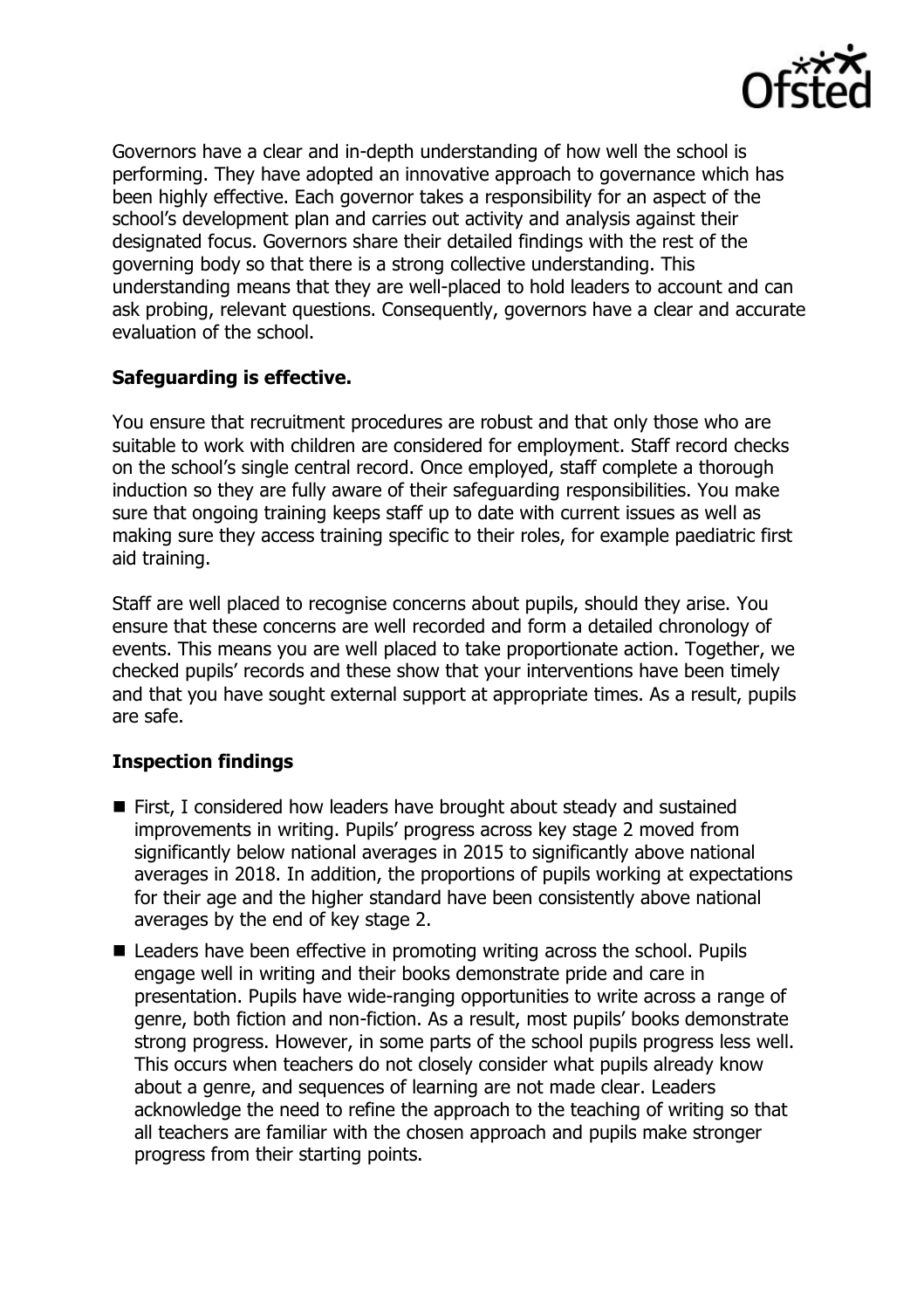

- Second, I considered how leaders' actions are having an impact on pupils' progress in mathematics so that a greater proportion of pupils across the school are working at the higher standard.
- The school's mathematics curriculum is embedded across the school. Teachers are following leaders' intended approach and pupils' progression from class to class is evident. Teachers use high-quality questioning to probe pupils' understanding and set aspirational challenges for pupils to complete. In mixedaged classes, teachers closely consider the national curriculum requirements when setting activities for pupils to complete. Pupils are positive about the challenges provided and set about solving them with confidence and enthusiasm.
- You have put great emphasis on ensuring that pupils access challenging activities during mathematics lessons and this is having a good impact. Teachers move pupils on to more difficult work as soon as they feel they are ready. Leaders monitor pupils' progress closely and act swiftly should progress slow in any way. On occasion, the quality of activities that teachers provide pupils varies. This restricts pupils' understanding when reasoning and problem-solving.
- Finally, I considered how well the early years provision prepares children, particularly boys, for key stage 1. In 2018, the proportion of boys working at expectations for their age was less than that of girls, mainly in reading, writing and moving and handling.
- Activities in the early years provision are carefully chosen to promote children's progress. There are opportunities for children to develop their fine motor skills and pencil control, which is considered under the moving and handling aspect of the early years foundation stage. Children access daily phonic sessions which are of high quality and provide opportunities for children to practise applying sounds in their own writing. Leaders have prioritised further developing the quality of the continuous provision so that children have more high-quality opportunities to independently develop their knowledge and understanding.
- Children enter the school with a broad range of different starting points. Until recently, children's writing books did not reflect these differences. Information about what children could already do was not informing activities. As a result, children were completing activities that were occasionally too easy. However, there is evidence of greater challenge in recent months.
- There is a wealth of writing evidence to support the teacher's assessments of what children know, can do and understand. However, this is resulting in unnecessary workload. Staff currently keep evidence of children's progress using three different methods and leaders acknowledge that this is not a good use of staff time. Children's writing books are of a high standard. They demonstrate an increasing confidence and awareness of sounds and the letters that represent them. As a result, children attempt to spell more complicated words with greater success.